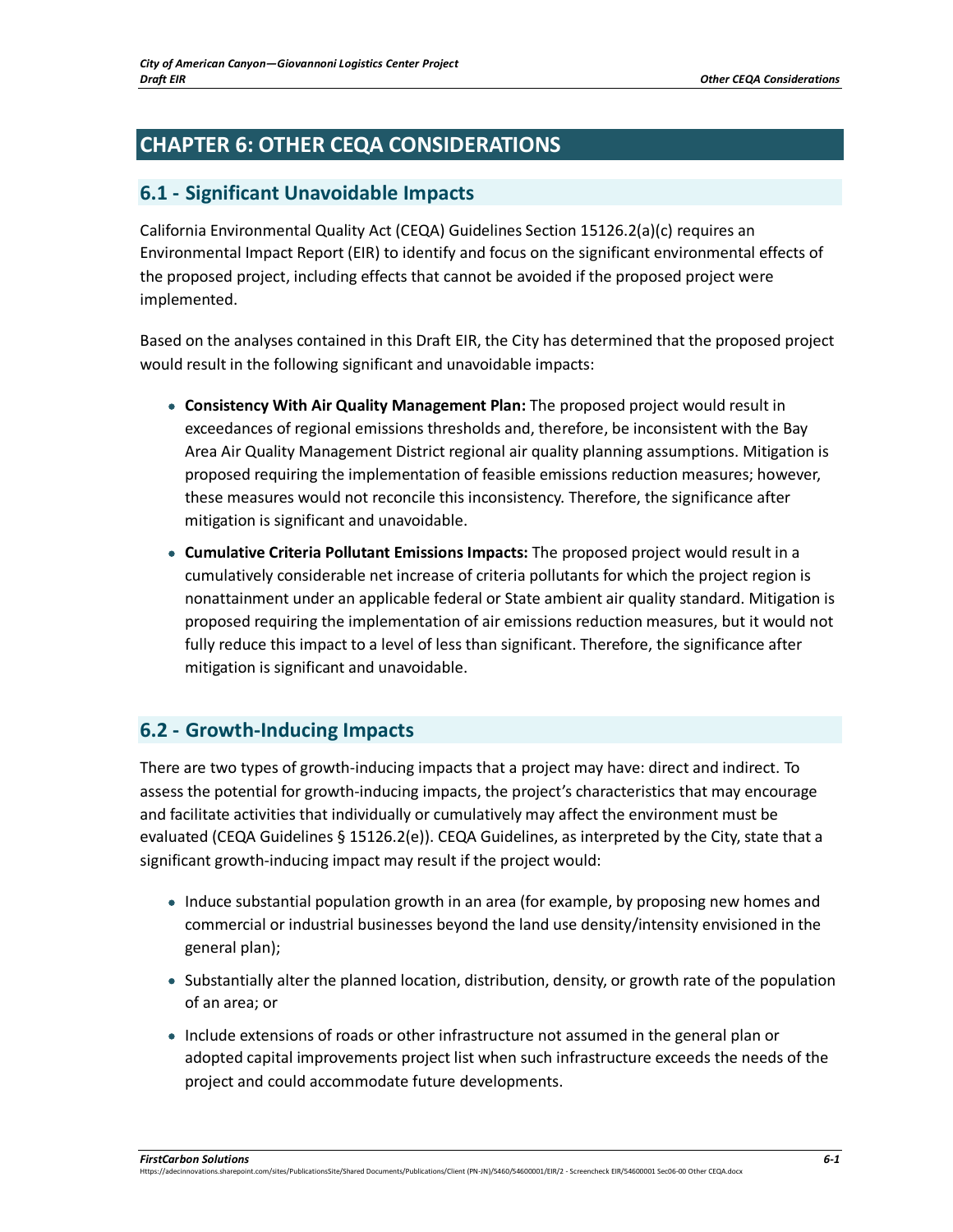Direct growth-inducing impacts occur when the development of a project imposes new burdens on a community by directly inducing unplanned population growth, or by leading to the construction of additional developments in the same area. Also included in this category are projects that remove physical obstacles to population growth (such as a new road into an undeveloped area or a wastewater treatment plant with excess capacity that could allow additional development in the service area). Construction of these types of infrastructure projects cannot be considered isolated from the development they facilitate and serve. Projects that physically remove obstacles to growth, or projects that indirectly induce growth may provide a catalyst for future unrelated development in an area such as a new residential community that requires additional commercial uses to support residents.

The proposed project does not include residential uses and therefore would not directly induce population growth.

The proposed project would develop approximately 2.4 million square feet of new high-cube warehouse uses on an undeveloped site. The proposed project would employ an estimated 1,200 workers during construction and 3,643 workers when fully operational at buildout. The proposed project's warehouses would likely be built incrementally over a period of years and, thus, jobs would be added in blocks as the project builds out. As such, there would not be an "overnight" influx of new employment opportunities.

The California Employment Development Department estimated the combined Napa-Solano labor force at 273,500 in October 2021. As such, the local labor force is sufficiently large enough to allow the project's employment opportunities to be filled locally such that unplanned growth would not occur.

During the Notice of Preparation (NOP) review period, the County of Napa requested the Draft EIR evaluate whether there is sufficient housing for project employees. At the time of this writing, no prospective employees have been identified and, thus, it would be speculative to make any statements about where they would reside. Nonetheless, the City of American Canyon has more than 2,400 dwelling units in the pipeline (refer to Table 4-1 in Chapter 4, Cumulative Effects). For comparison purposes, American Canyon's population was estimated to be 20,837. Thus, the addition of more than 2,400 dwelling units to the City's housing inventory would more than offset the employment growth attributable to the proposed project.

The proposed project would be served by connections to existing water, wastewater, storm drainage, electricity, and natural gas lines that exist in Green Island Road or Devlin Road. No extension of infrastructure into unserved areas would be required and, therefore, no removal of physical barriers to growth would occur.

As such, the proposed project would not indirectly induce substantial population growth. No impacts would occur.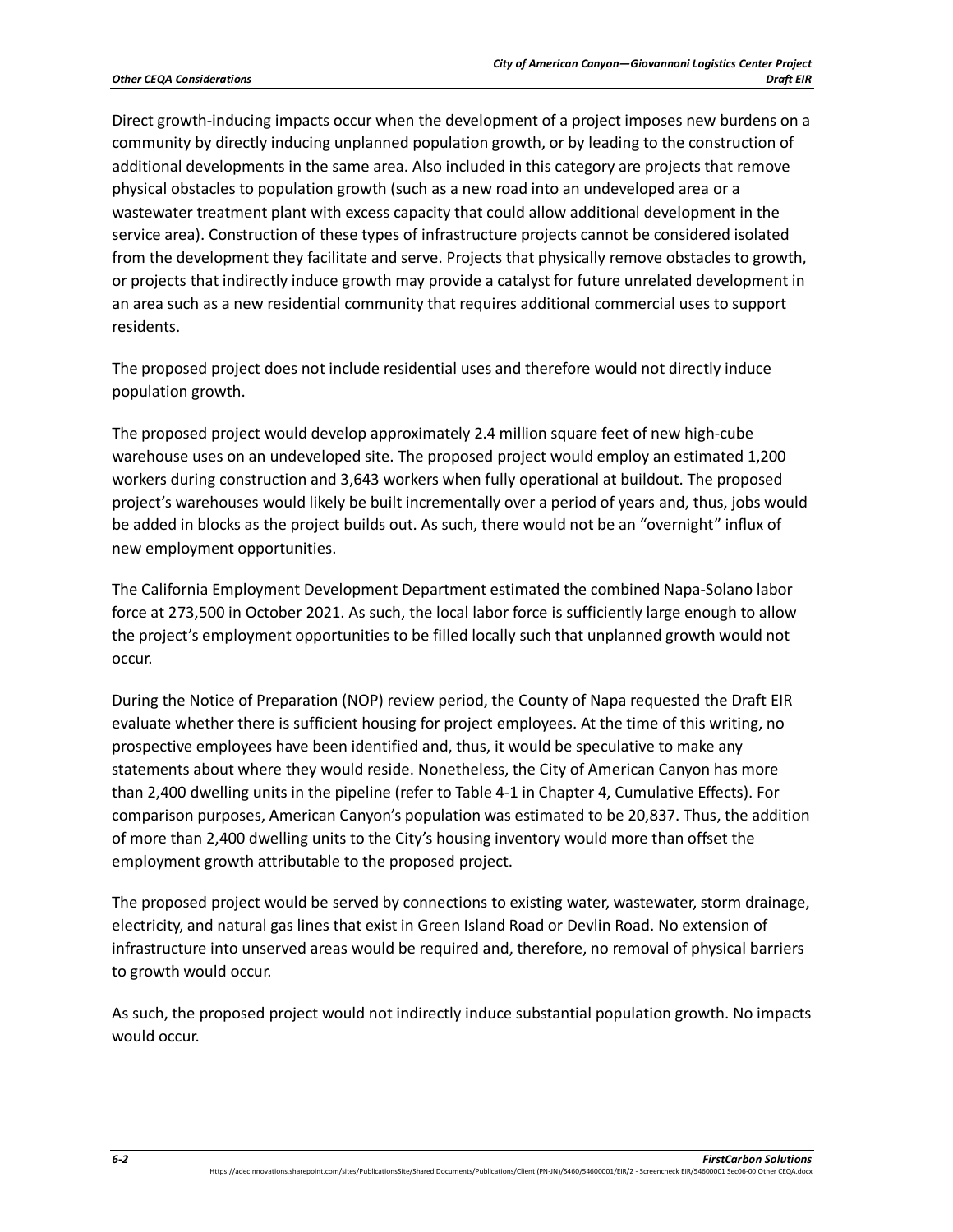## **6.3 - Energy Conservation**

*Note to Reader: Section 3.6, Greenhouse Gas Emissions and Energy, also addresses energy conservation.* 

Public Resources Code Section 21100(b)(3) and CEQA Guidelines Section 15126.4 require EIRs to describe, where relevant, the wasteful, inefficient, and unnecessary consumption of energy caused by a project. In 1975, largely in response to the oil crisis of the 1970s, the State Legislature adopted AB 1575, which created the California Energy Commission (CEC). The statutory mission of the CEC is to forecast future energy needs, license thermal power plants of 50 megawatts or larger, develop energy technologies and renewable energy resources, plan for and direct State responses to energy emergencies, and—perhaps most importantly—promote energy efficiency through the adoption and enforcement of appliance and building energy efficiency standards. AB 1575 also amended Public Resources Code Section 21100(b)(3) to require EIRs to consider the wasteful, inefficient, and unnecessary consumption of energy caused by a project. Thereafter, the State Resources Agency created Appendix F of the CEQA Guidelines. Appendix F assists EIR preparers in determining whether a project will result in the inefficient, wasteful, and unnecessary consumption of energy. Appendix F was substantially revised in 2010 to address greenhouse gas emissions and focus on reducing fossil fuel consumption. For the reasons set forth below, this Draft EIR concludes that the proposed project will not result in the wasteful, inefficient, and unnecessary consumption of energy, will not cause the need for additional natural gas or electrical energy-producing facilities, and, therefore, will not create a significant impact on energy resources.

### **6.3.1 - Regulatory Setting**

Federal and state agencies regulate energy use and consumption through various means and programs. At the federal level, the United States Department of Transportation, the United States Department of Energy, and the United States Environmental Protection Agency are three federal agencies with substantial influence over energy policies and programs. Generally, federal agencies influence and regulate transportation energy consumption through establishment and enforcement of fuel economy standards for automobiles and light trucks, through funding of energy-related research and development projects, and through funding for transportation infrastructure improvements. At the State level, the California Public Utilities Commission (CPUC) and the CEC are two agencies with authority over different aspects of energy. The CPUC regulates privately owned utilities in the energy, rail, telecommunications, and water fields. The CEC collects and analyzes energy-related data, prepares Statewide energy policy recommendations and plans, promotes and funds energy efficiency programs, and adopts and enforces appliance and building energy efficiency standards. California is exempt under federal law from the normal prohibition against states setting their own fuel economy standards for new on-road motor vehicles. Some of the more relevant federal and State energy-related laws and plans are discussed below.

#### **Title 24, Energy Efficiency Standards**

Title 24, which was promulgated by the CEC in 1978 in response to a legislative mandate to create uniform building codes to reduce California's energy consumption, provides energy efficiency standards for residential and nonresidential buildings. According to the CEC, since the energy efficiency standards went into effect in 1978, it is estimated that California residential and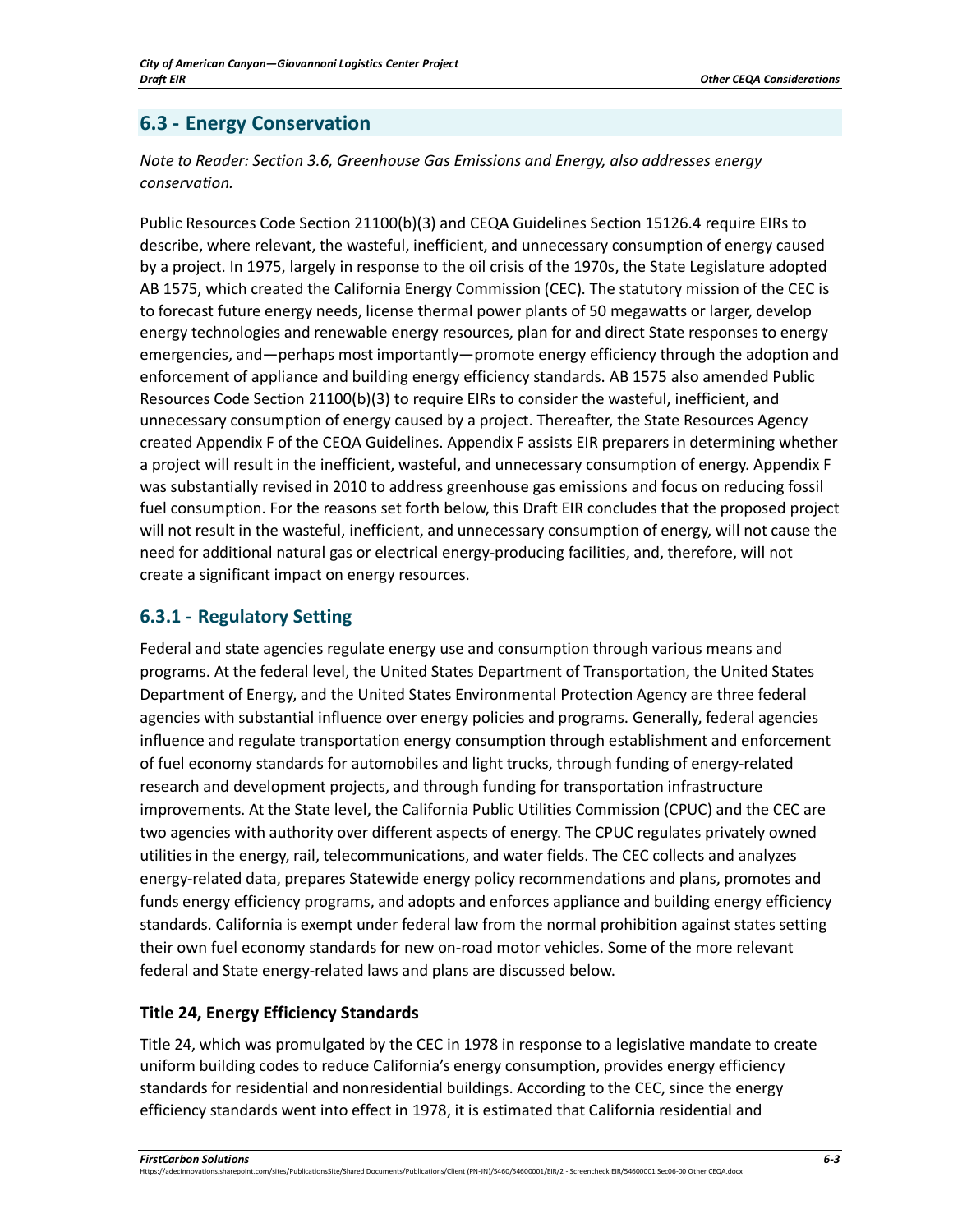nonresidential consumers have reduced their utility bills by at least \$15.8 billion. The latest Title 24 energy efficiency standards went into effect on January 1, 2020.

Pursuant to the California Building Standards Code and the Title 24 Energy Efficiency Standards, the City will review the design and construction components of the project's Title 24 compliance when specific building plans are submitted.

## **6.3.2 - Energy Requirements of the Proposed Project**

Short-term construction and long-term operational energy consumption are discussed below.

#### **Short-Term Construction**

The United States Environmental Protection Agency (EPA) regulates nonroad diesel engines that power both mobile equipment (bulldozers, scrapers, front-end loaders, etc.) and stationary equipment (generators, pumps, compressors, etc.). The EPA has no formal fuel economy standards for nonroad (e.g., construction) diesel engines but does regulate diesel emissions, which indirectly affects fuel economy. In 1994, EPA adopted the first set of emission standards ("Tier 1") for all new nonroad diesel engines greater than 37 kilowatts (kW) or 50 horsepower. The Tier 1 standards were phased in for different engine sizes between 1996 and 2000, reducing nitrogen oxide ( $NO<sub>x</sub>$ ) emissions from these engines by 30 percent. Subsequently, the EPA adopted more stringent emission standards for  $NO_{x}$ , hydrocarbons, and particulate matter for new nonroad diesel engines. This program included the first set of standards for nonroad diesel engines less than 37 kW. It also phased in more stringent "Tier 2" emission standards from 2001 to 2006 for all engine sizes and added yet more stringent "Tier 3" standards for engines between 37 and 560 kW (50 and 750 horsepower) from 2006 to 2008. These standards further reduced nonroad diesel engine emissions by 60 percent for NO<sub>x</sub> and 40 percent for particulate matter (PM) from Tier 1 emission levels. In 2004, the EPA issued the Clean Air Nonroad Diesel Rule. This rule cut emissions from nonroad diesel engines by more than 90 percent, and was phased in between 2008 and 2014. These emission standards are intended to promote advanced clean technologies for nonroad diesel engines that improve fuel combustion, but they also result in slight decreases in fuel economy.

The project site is located within the nine-county San Francisco Bay metropolitan region. Construction equipment is widely available throughout the region and is subject to the aforementioned EPA emissions standards. There are no unusual project characteristics that would necessitate the use of construction equipment that would not meet EPA standards. Therefore, it is expected that construction fuel consumption associated with the project would not be any more inefficient, wasteful, or unnecessary than at other construction sites in the region.

#### **Long-term Operations**

### *Transportation Energy Demand*

Vehicle fuel efficiency is regulated at the federal level. Pursuant to the Federal Energy Policy and Conservation Act of 1975, the National Highway Traffic Safety Administration (NHTSA) is responsible for establishing additional vehicle standards and for revising existing standards. NHTSA indicated that the fuel economy of passenger vehicles averaged 34.2 miles per gallon and light trucks averaged 26.2 miles per gallon. Heavy trucks and other heavy vehicles are not subject to fuel economy standards; however, they average 6.5 miles per gallon.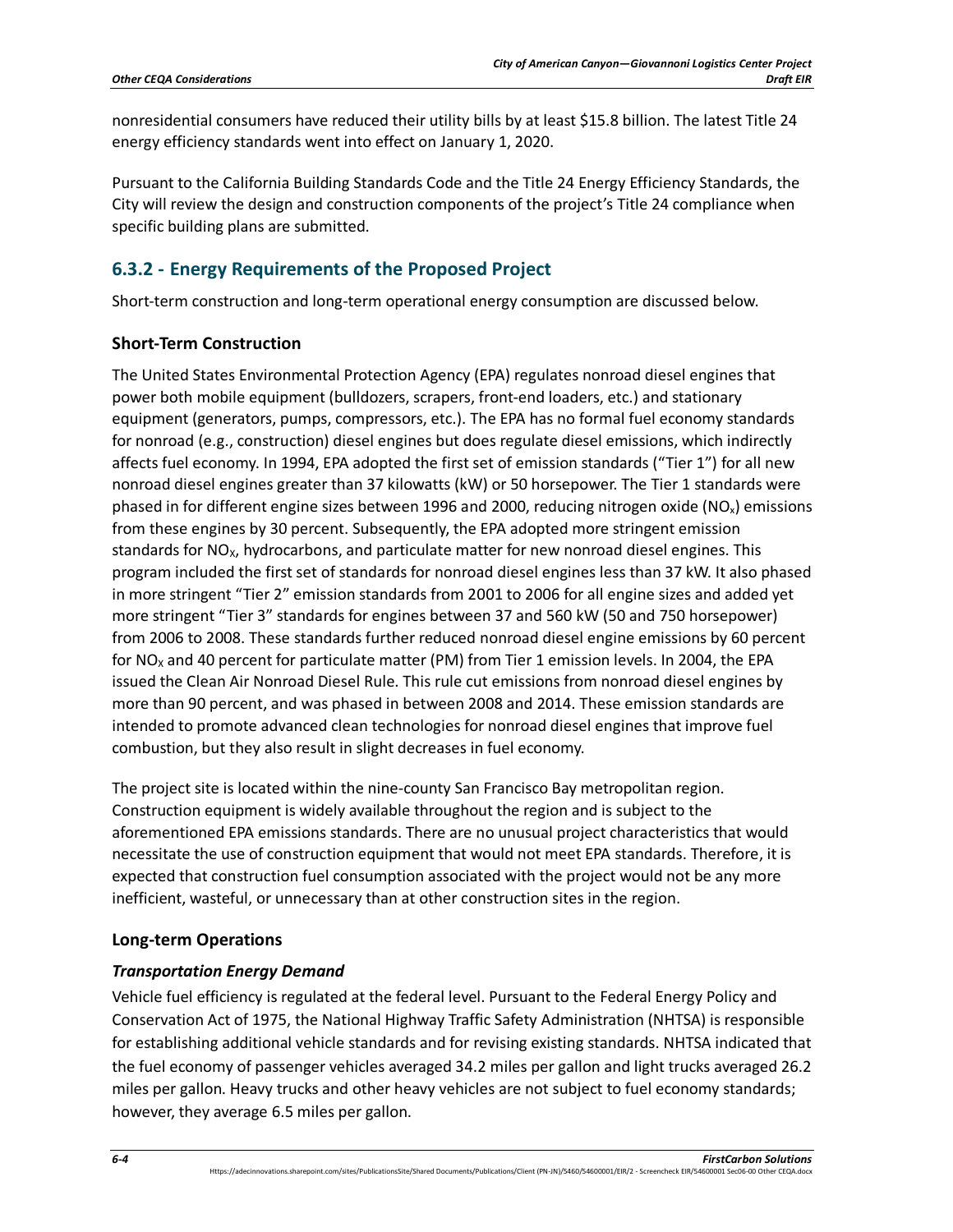The proposed project would be well-positioned to serve the North Bay Counties of Napa, Solano, and Sonoma due to its proximity to State Route (SR) 29/SR-12 corridors. All three counties have adopted urban growth boundaries that limit the footprint of urban development. Thus, large footprint land use activities such as logistics centers are limited to very select sites in these three counties, with the Napa Valley Business Park and Green Island Business Park being the primary ones in Napa County.

#### *Building Energy Demand*

Marin Clean Energy (MCE) is the electricity provider and Pacific Gas and Electric Company (PG&E) is the natural gas provider to American Canyon.

#### *Electricity*

MCE offers its customers three options for energy: Light Green, Deep Green, and Local Sol. The Light Green option relies on 60 percent renewable (biomass/renewable, geothermal, eligible hydroelectric, solar and wind) and the balance from other sources (large hydroelectric, nuclear, open market purchases). Deep Green and Local Sol are 100 percent renewable, with the former 50:50 solar and wind and the latter 100 percent solar.

PG&E delivers electricity for MCE. PG&E operates approximately 18,000 circuit miles of transmission lines, approximately 107,000 circuit miles of distribution lines, 68 transmission switching stations, and 760 distribution substations. PG&E is interconnected with electric power systems in the western Electricity Coordinating Council, which includes 14 western states; Alberta and British Columbia, Canada; and parts of Mexico.

#### *Natural Gas*

PG&E provides natural gas to all or part of 39 counties in California comprising most of the northern and central portions of the State, including Solano County. PG&E charges connection and user fees for all new development and sliding use-based rates for natural gas service. PG&E operates approximately 43,300 miles of distribution pipelines and approximately 6,300 miles of backbone and local transmission pipelines, and three underground storage fields. In 2019, PG&E delivered 227 billion cubic feet of natural gas to its 4.5 million natural gas customers.

#### *Energy Consumption*

Using consumption figures provided by the United States Energy Information Administration, the proposed project's estimated building electricity and natural gas consumption is summarized in [Table 6-1.](#page-4-0)

<span id="page-4-0"></span>

| <b>Energy Source</b>                                                                                                           | <b>Square Feet</b> | <b>Annual Consumption Rate</b> | <b>Annual Consumption</b> |
|--------------------------------------------------------------------------------------------------------------------------------|--------------------|--------------------------------|---------------------------|
| Electricity                                                                                                                    | 2,400,000          | 6.6 kWh/square foot            | 15.8 million kWh          |
| Natural Gas                                                                                                                    |                    | 19.4 cubic feet/square foot    | 46.6 million cubic feet   |
| Notes:<br>'Warehouse and storage' energy consumption rate used.<br>Course United States Energy Information Administration 2016 |                    |                                |                           |

#### **Table 6-1: Energy Consumption Estimates**

Source: United States Energy Information Administration, 2016.